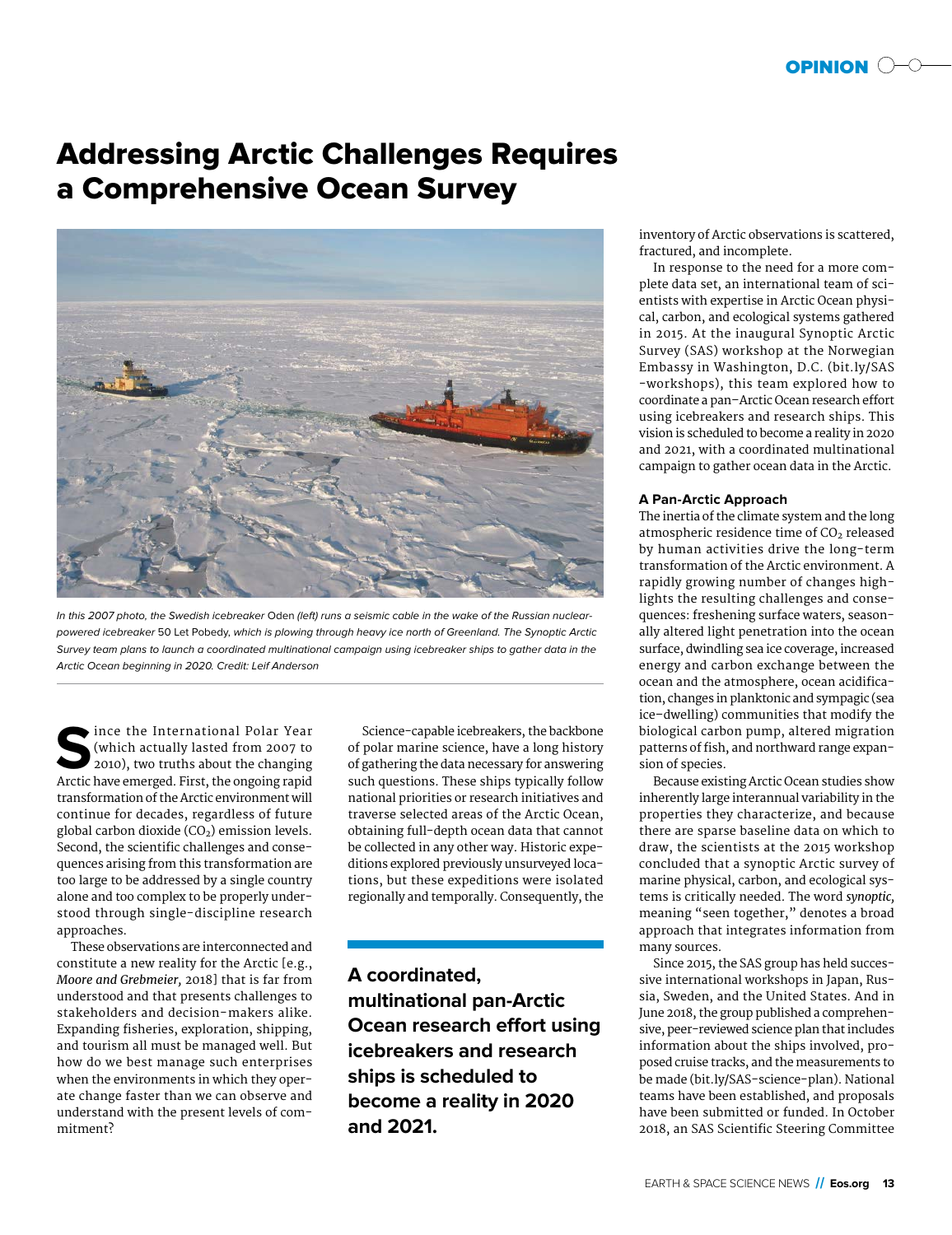

was established at a meeting at Woods Hole Oceanographic Institution.

The SAS group consensus is that our understanding of the Arctic Ocean will be greatly advanced through a pan-Arctic, mul tination, multiship campaign based on updated sampling and analytical protocols and strategically selected ship tracks. Ideally,

the efforts making up this campaign will all take place during the same season and year (mostly in the summer and fall of 2020 but with some in the summer and fall of 2021). This approach will allow for a synoptic view of the changes occurring in the Arctic Ocean and provide integrated data sets to advance model development and prediction.





### **Facilitating Arctic Science and Education**

The SAS science plan builds on one overarching question: What are the present state and major ongoing transformations of the Arctic marine system? The plan also poses nine supporting questions, three each in the focal areas of the SAS: physical oceanography, marine ecosystems, and the carbon cycle and ocean acidification. Addressing these nine questions, which illustrate the interconnected nature of Arctic Ocean systems, will provide input toward the overarching question.

**The effort to answer these and other scientific questions will benefit our understanding of how the Arctic Ocean operates and will also help foster the next generation of Arctic researchers.**

With respect to fundamental drivers of ocean processes, including ocean circulation and the distributions of sea ice and water masses, we are looking to address the following: What are the present states of the heat and freshwater budgets in the Arctic Ocean? How are water mass circulation patterns responding to changes in forcing, and how are water mass sources responding? And to what degree does ice cover hamper light and gas exchange between the ocean and the atmosphere and thereby influence biological production and carbon cycling?

These questions connect intimately to others about how Arctic marine ecosystems are shifting. For example, how do primary production and the flow of energy and biomass between various levels of a food chain vary across different regions of the Arctic Ocean? How will new species invade parts of the Arctic Ocean when hydrographic conditions change, and will native species be wiped out?

Ongoing environmental changes are also affecting the carbon cycle in the Arctic Ocean, the ocean's contribution to sustaining the global  $CO<sub>2</sub>$  ocean reservoir, and the rate of